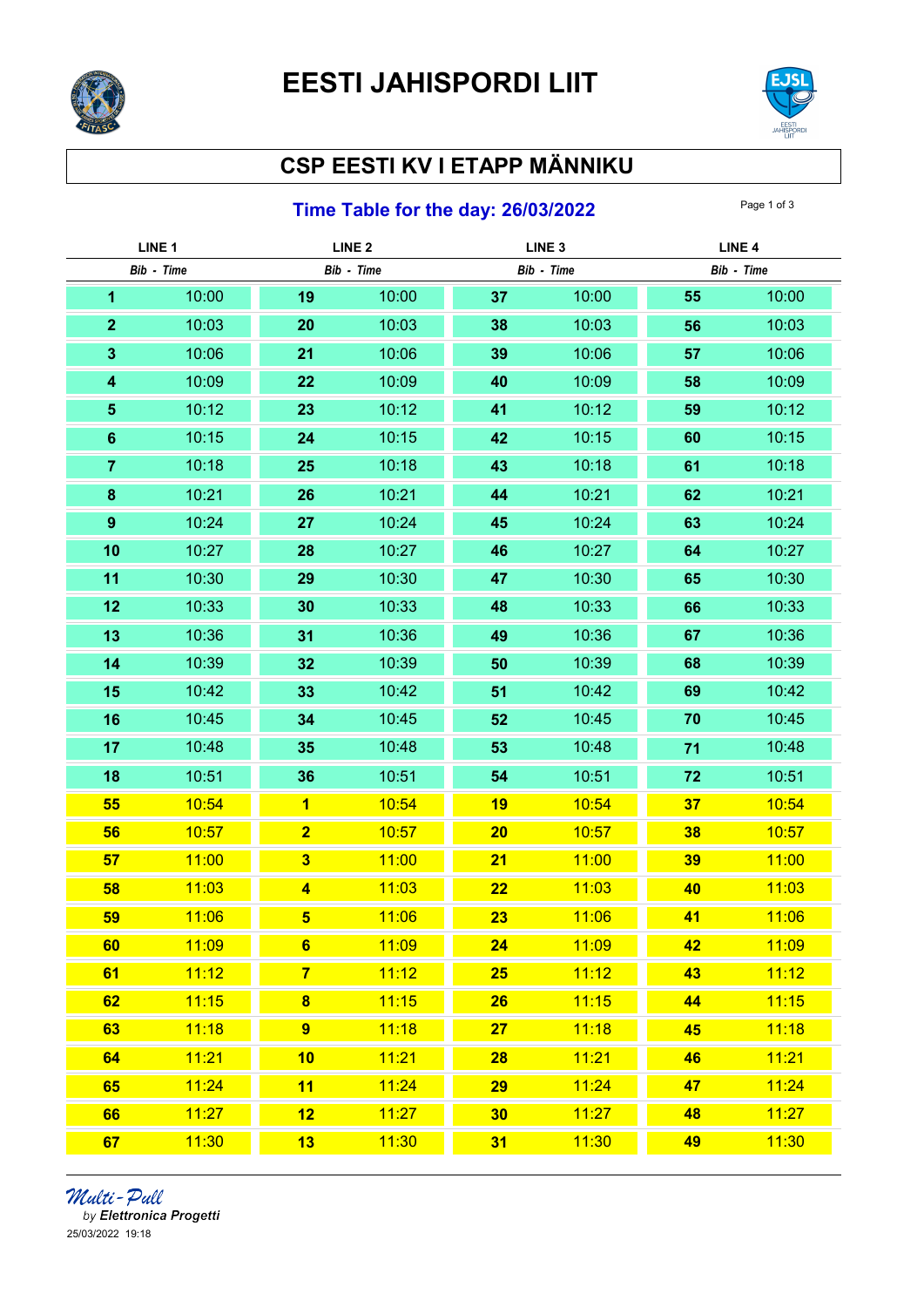## Time Table for the day:  $26/03/2022$  Page 2 of 3

| LINE <sub>1</sub> |       | LINE <sub>2</sub> |            | LINE <sub>3</sub>       |            | LINE <sub>4</sub>       |            |
|-------------------|-------|-------------------|------------|-------------------------|------------|-------------------------|------------|
| Bib - Time        |       |                   | Bib - Time |                         | Bib - Time |                         | Bib - Time |
| 68                | 11:33 | 14                | 11:33      | 32                      | 11:33      | 50                      | 11:33      |
| 69                | 11:36 | 15                | 11:36      | 33                      | 11:36      | 51                      | 11:36      |
| 70                | 11:39 | 16                | 11:39      | 34                      | 11:39      | 52                      | 11:39      |
| 71                | 11:42 | 17                | 11:42      | 35                      | 11:42      | 53                      | 11:42      |
| 72                | 11:45 | 18                | 11:45      | 36                      | 11:45      | 54                      | 11:45      |
| 37                | 12:18 | 55                | 12:18      | $\mathbf{1}$            | 12:18      | 19                      | 12:18      |
| 38                | 12:21 | 56                | 12:21      | $\overline{2}$          | 12:21      | 20                      | 12:21      |
| 39                | 12:24 | 57                | 12:24      | $\overline{\mathbf{3}}$ | 12:24      | 21                      | 12:24      |
| 40                | 12:27 | 58                | 12:27      | $\overline{\mathbf{4}}$ | 12:27      | 22                      | 12:27      |
| 41                | 12:30 | 59                | 12:30      | $5\phantom{.}$          | 12:30      | 23                      | 12:30      |
| 42                | 12:33 | 60                | 12:33      | $6\phantom{a}$          | 12:33      | 24                      | 12:33      |
| 43                | 12:36 | 61                | 12:36      | $\overline{7}$          | 12:36      | 25                      | 12:36      |
| 44                | 12:39 | 62                | 12:39      | 8                       | 12:39      | 26                      | 12:39      |
| 45                | 12:42 | 63                | 12:42      | $\overline{9}$          | 12:42      | 27                      | 12:42      |
| 46                | 12:45 | 64                | 12:45      | 10                      | 12:45      | 28                      | 12:45      |
| 47                | 12:48 | 65                | 12:48      | 11                      | 12:48      | 29                      | 12:48      |
| 48                | 12:51 | 66                | 12:51      | 12                      | 12:51      | 30                      | 12:51      |
| 49                | 12:54 | 67                | 12:54      | 13                      | 12:54      | 31                      | 12:54      |
| 50                | 12:57 | 68                | 12:57      | 14                      | 12:57      | 32                      | 12:57      |
| 51                | 13:00 | 69                | 13:00      | 15                      | 13:00      | 33                      | 13:00      |
| 52                | 13:03 | 70                | 13:03      | 16                      | 13:03      | 34                      | 13:03      |
| 53                | 13:06 | 71                | 13:06      | 17                      | 13:06      | 35                      | 13:06      |
| 54                | 13:09 | 72                | 13:09      | 18                      | 13:09      | 36                      | 13:09      |
| 19                | 13:12 | 37                | 13:12      | 55                      | 13:12      | 1                       | 13:12      |
| 20                | 13:15 | 38                | 13:15      | 56                      | 13:15      | $\overline{2}$          | 13:15      |
| 21                | 13:18 | 39                | 13:18      | 57                      | 13:18      | $\mathbf{3}$            | 13:18      |
| 22                | 13:21 | 40                | 13:21      | 58                      | 13:21      | $\overline{\mathbf{4}}$ | 13:21      |
| 23                | 13:24 | 41                | 13:24      | 59                      | 13:24      | $\overline{\mathbf{5}}$ | 13:24      |
| 24                | 13:27 | 42                | 13:27      | 60                      | 13:27      | $\bf 6$                 | 13:27      |
| 25                | 13:30 | 43                | 13:30      | 61                      | 13:30      | $\overline{7}$          | 13:30      |
| 26                | 13:33 | 44                | 13:33      | 62                      | 13:33      | $\bf 8$                 | 13:33      |
| 27                | 13:36 | 45                | 13:36      | 63                      | 13:36      | $\boldsymbol{9}$        | 13:36      |
| 28                | 13:39 | 46                | 13:39      | 64                      | 13:39      | 10                      | 13:39      |
| 29                | 13:42 | 47                | 13:42      | 65                      | 13:42      | 11                      | 13:42      |
| 30                | 13:45 | 48                | 13:45      | 66                      | 13:45      | 12                      | 13:45      |
| 31                | 13:48 | 49                | 13:48      | 67                      | 13:48      | 13                      | 13:48      |